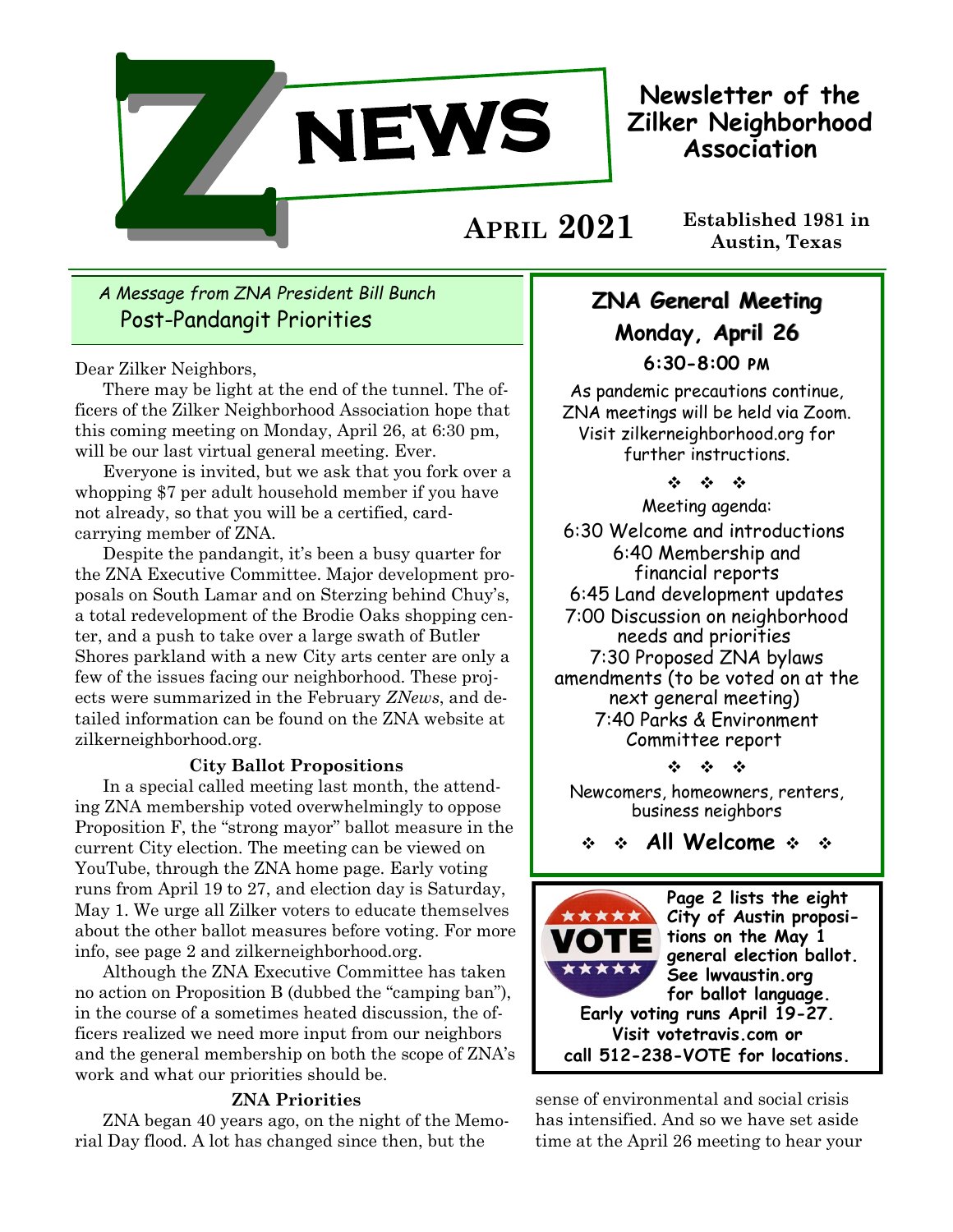thoughts on what our neighborhood needs the most from ZNA and its leaders.

Please join us and tell us what you see as the most important issues facing Zilker or your own part of the neighborhood. We want to hear from you as we try to navigate the many crises facing our city.

### **ZNA Bylaws**

One of those crises, the pandemic, has caused us to consider whether the ZNA bylaws can accommodate, for instance, changes in electronic communications. A bylaws committee was formed earlier this year, and it will be presenting its proposed amendments at the meeting on April 26. Under the bylaws, amendments must be presented to the membership at a regular meeting and then voted on by the membership at the next meeting. That means any amendments presented at the April meeting will be voted on at the next quarterly meeting, probably in July. The current bylaws are posted at https://zilkerneighborhood.org/bylaws.shtml.

### **The Future of Zilker Park**

We also want to hear from you and share our thoughts on the future of Zilker Park. As Robin Rather reports on page 3, the Parks and Environment Committee has been working

overtime to be ready to engage in the Zilker Park Vision Plan process. That process is about to kick off. For a wealth of information, see the "Zilker Park Master Plan" pages at zilkerneighborhood.org.

Some elements at the City want more amusements and commercial activity in Zilker Park. Our prevailing view is the opposite: we want more green, more park, less parking, and less pavement. The current struggle over the future of Butler Shores park (just across Barton Creek from Zilker, from the creek over to Zach Theatre and between Toomey Road and Lady Bird Lake) is a precursor to the larger struggle over whether our parks will be restored and kept green or used for more parking and more buildings.

What do you want from Zilker Park (other than a clean and flowing Barton Springs)?

Please do join us Monday, April 26, at 6:30, from the comfort of your own home. The meeting announcement on the front page of this newsletter includes the full agenda. If you can't attend the meeting live but want to share an opinion or have a question, contact me at president@zilkerneighborhood.org.

*Your neighbor, Bill Bunch*

### **Hurry up and vote: Camping ban plus 7 charter amendments on your ballot now**

EARLY VOTING HAS STARTED on these eight City of Austin propositions:

**A,** Charter amendment from the firefighters association regarding binding arbitration

**B,** City ordinance regarding criminalizing sleeping outdoors and camping in public areas

**C,** Charter amendment from the City Council regarding Director of Police Oversight

**D,** Charter amendment moving Austin's mayoral election from gubernatorial election years to presidential election years

**E,** Charter amendment creating ranked choice voting for City elections

**F,** Charter amendment changing Austin to a strong-mayor form of government

**G,** Charter amendment adding a geographic council district

**H,** Charter amendment repealing City Code sections on fair campaign financing and adopting a Democracy Dollars voucher program

The voter's guide from the League of Women Voters (https://lwvaustin.org) contains the ballot language and an explanation for each proposition. The site also has videos of two Zoom sessions, called Understanding the Eight Propositions on the Ballot this Spring (lwvaustin.org), presenting the pros and some cons, but it was clearly a struggle to fill in the gaps for the propositions that have received very little attention.

 *Editor's Note:* Unfortunately, the process behind all of these charter amendments (not just the strong-mayor proposal) has been rushed, and vital information that *ZNews* would normally provide to Zilker neighbors (such as links to the actual charter language) is not readily available to voters. The ZNA website has posted the full language for Prop F at Full Language of Charter Amendment Changes (PDF), along with links to the websites of groups for and against the strong-mayor proposal. Wish we could have done more.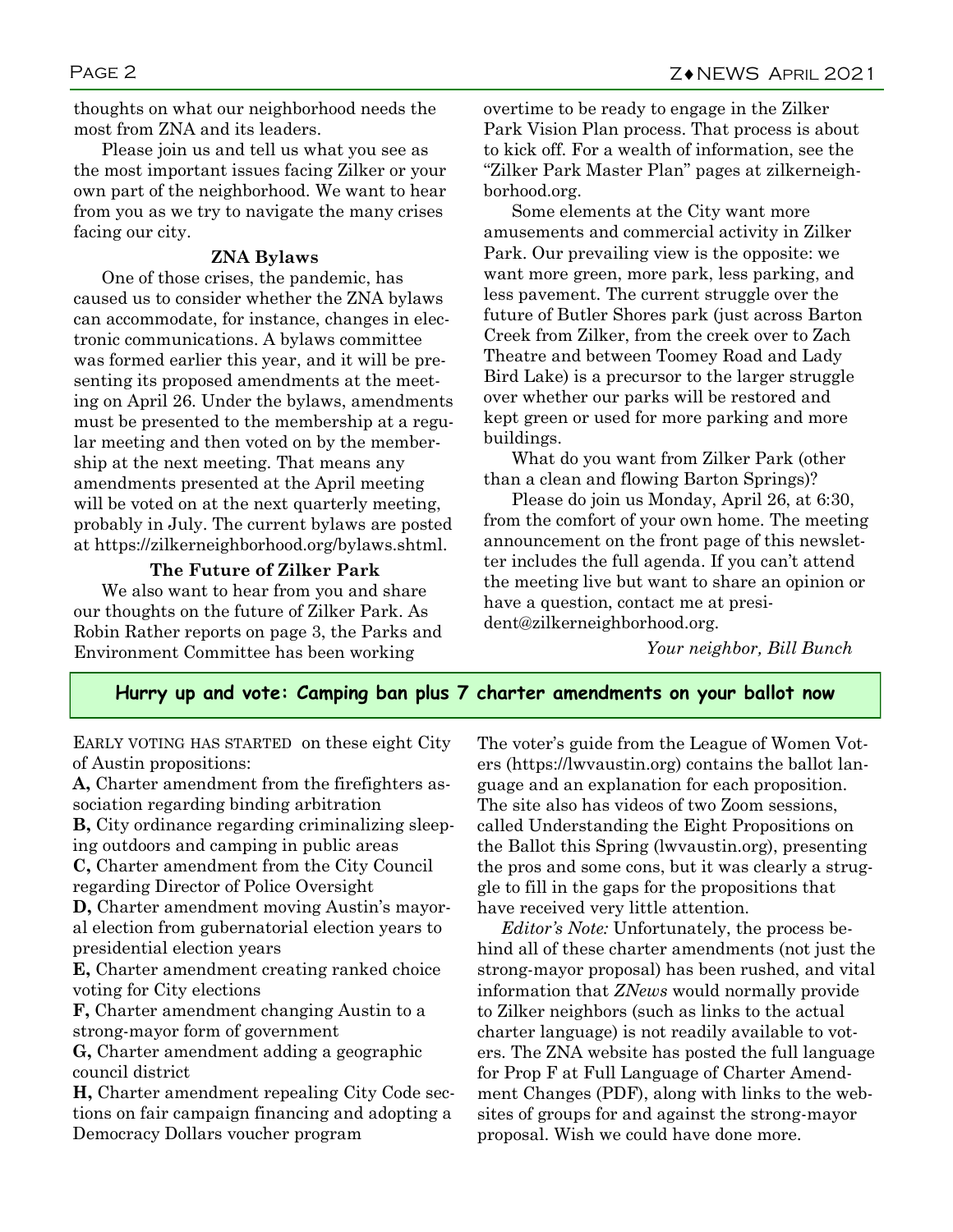*We'd Love to Learn,*  **What's Your Vision for Zilker Park?**  *By Robin Rather, ZNA VP for Parks and the Environment*

THE CITY OF AUSTIN PARKS and Recreation Department and its contractors have recently initiated the dynamic new Zilker Park Vision Plan. There is still time to give your input at the City's survey here: https://publicinput.com/ ZilkerVision.

Meanwhile, your ZNA Parks and Environment Committee has been preparing to offer perspective and recommendations over the next year (see https://zilkerneighborhood.org/zilkerparkmp.shtml). We have focused on nine key issues:

- Process and public engagement
- History and culture
- Systemic racism and inclusivity
- Climate mitigation, ecological restoration, water, trails, and flora/fauna
- Public safety and enforcement of park rules during a time of "reimagining" APD
- Transportation, including parking, bridges, bike/ped, and blocking the Mopac extension
- Key sources of revenue, funding, volunteers, and partnerships
- New visitor center and amenities
- Overall vision for the future

Thus far, the ZNA committee has focused primarily on process and public engagement, homeless camping, public safety, and enforcement of everything from dog leash laws to homeless camping, dumping trash in creeks, parking on fragile areas, and disorderly conduct. If you'd like to read our draft position papers on these topics, email us at: parks-env@zilkerneighborhood.org.

We'd like to thank our colleagues at D5 for Black Lives (www.d5forblacklives.com) for engaging in initial discussions with our committee about public safety. We will be jointly examining recent Zilker Park crime statistics provided by District 5 Council Member Ann Kitchen's office in an effort to make recommendations to help PARD and APD make sure that Zilker Park is a model of twenty-first century innovation and inclusive public safety.

Thanks also to the Barton Hills Neighborhood Association for joining with us on the Vi-

# **TBA: Don't Forget to Celebrate Your Neighborhood, Despite the Pandemic**

AT THIS POINT IN THE PANDANGIT, we are all looking for something to celebrate. ZNA President Bill Bunch is anticipating the end of virtual meetings, and other ZNA members are looking forward to neighborhood happy hours, maybe by this fall, along with a return to classes at Zilker Elementary. When COVID conditions allow, we will have to catch up on some other neighborhood celebrations, such as the completion of 120 new afforda-

ble apartments at the Pathways at Goodrich Place, marking the return of old friends and welcoming new residents; last year's increase in voter registration and turnout; the completion of the first full election cycle for the 10-1 City Council; and the fortieth anniversary of the first meeting

> of ZNA (May 31, 1981). Stay tuned to **ZilkerNeighborhood.org**, for announcements on the return of neighborhood social events.

sion Plan and to the Austin Neighborhoods Council for helping vet our recommendations to be sure they are good for all of Austin.

Over the next several weeks, we will be delving into climate, ecological restoration, and watershed questions along with key transportation strategies, such as:

- Should Zilker Park go "car free"?
- Should there be a park "shuttle" service?
- How much parking is needed?
- What is the capacity of the park and are we loving it to death?
- How much climate mitigation can the park offer?
- What can we do to protect our beautiful watersheds and ecological features?
- How can we make the park even more family friendly?

Please feel free to email us at parks-env @zilkerneighborhood.org with your thoughts and ideas on what is important about Zilker Park now and in the future. What's your vision for Zilker Park? Let us know! We would love to have you join our efforts. Just reach out if you've got time to help on any issue that you are passionate about.